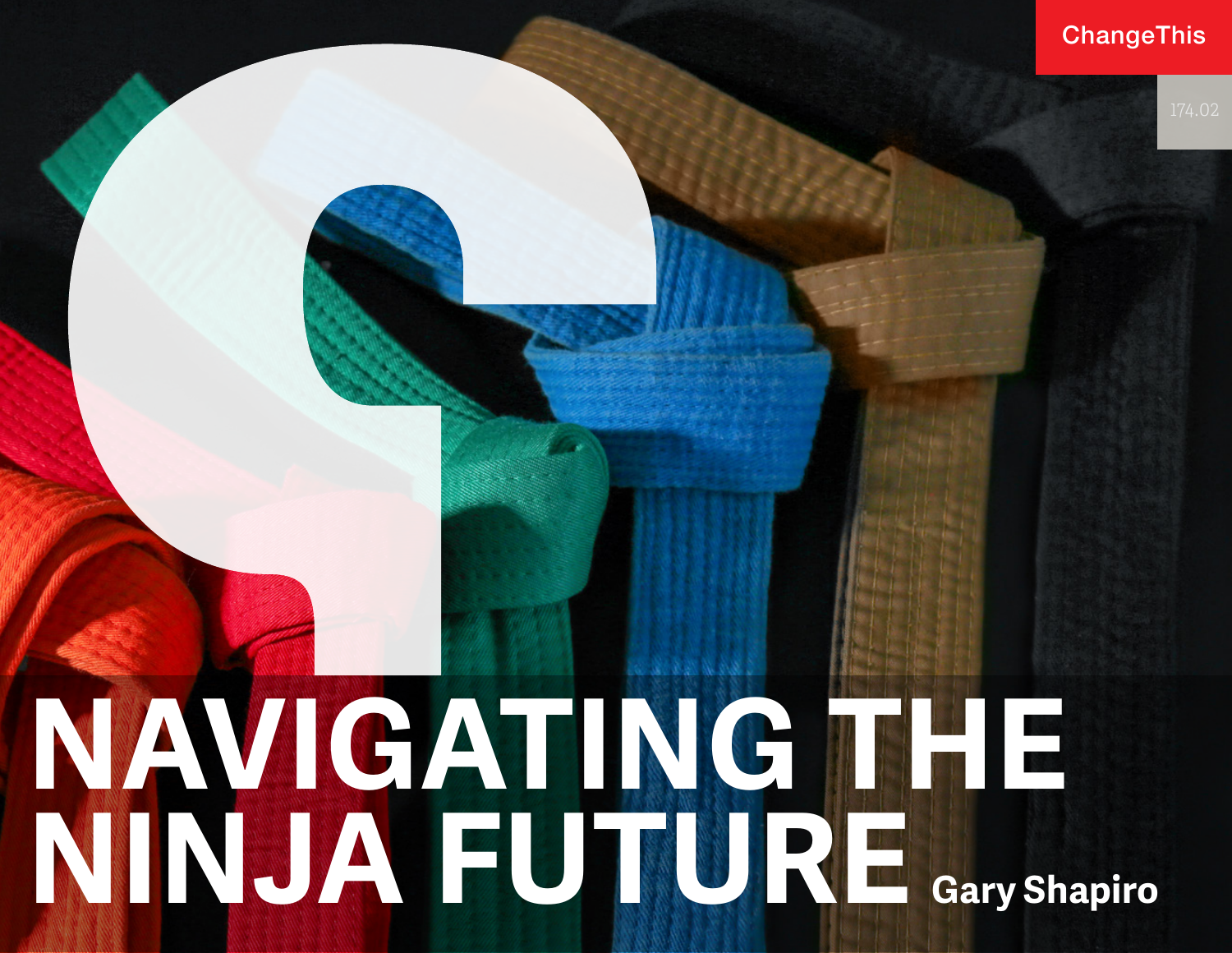## We are entering a **Media new era of innovation.**

The pace of change is accelerating. More fundamental human problems will be solved in the next two decades than have been solved in the last two centuries.

Self-driving vehicles will dramatically reduce the more than one million driving-related fatalities around the world each year. Diseases will be cured and treated by focused ultrasound and gene-specific treatments. Food production and clean water supplies to sustain the world's growing population will improve. We will reduce our reliance on limited energy resources such as coal and oil. We will outsource dangerous and tedious work to robots.

These innovations will bring with them tremendous changes—and tremendous challenges. And in the midst of this change, stability seems sensible—but sameness is not a winning strategy. In our fast-moving economy, businesses and governments that stick with what's worked in the past will be left in the past.

In my last book, I coined the phrase "ninja innovation" to describe people and organizations that demonstrate the attributes of ancient ninjas—Japanese warriors who survived battles against extraordinary odds. Using stealth and surprise, they triumphed over adversaries, despite often being outgunned and outmaneuvered by fierce competition or hostile conditions.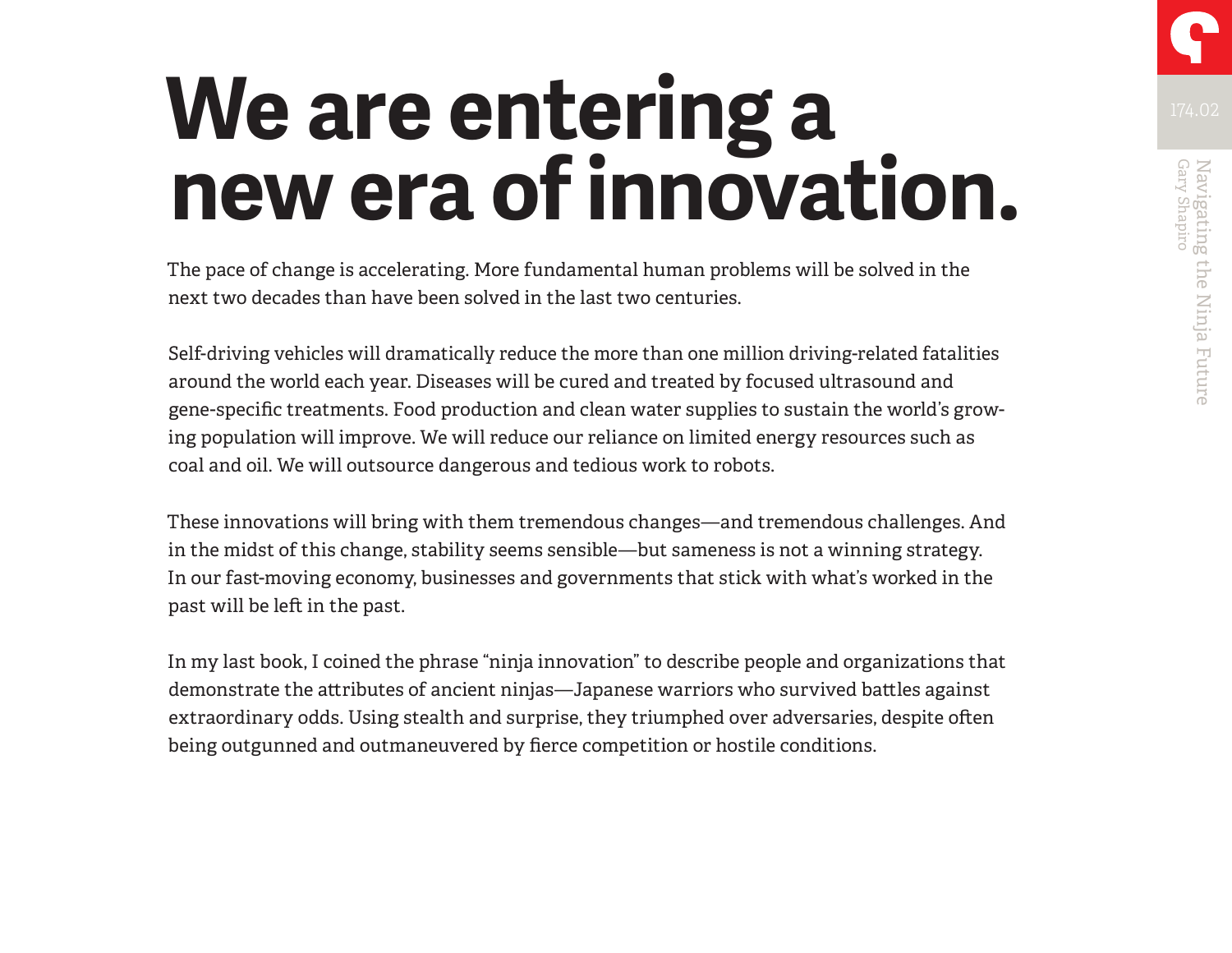But in the years since, I've learned that the characteristics of the "ninja" don't apply simply to individual innovators or organizations. Ninja attributes are characteristics that will power our future. Everyone—from individuals to small businesses, from corporations to nations—will need to adopt the flexibility, creativity, and ingenuity of the ninja to succeed.

The future belongs not to siloed industries or solo endeavors, but to the groups that can bring together expertise from all different industries, backgrounds and walks of life. What follows are a few ways individuals, companies, and nations can adopt the attitude of the ninja.

## **Ninja Individuals, Ninja Consumers**

Although I can think of dozens of principles that can transform the average person into a future ninja, two lessons strike me as particularly important: be curious and be collaborative.

The key to the ninja future is access to information. And thanks to innovation in IT, that's never been easier. But for many of us, the fact that information is so readily accessible—just a few taps and swipes away—has caused us to take it for granted.

That's why curiosity separates the ninja from the normal. Curiosity leads to better decision making. Everyone is afraid of looking stupid. But asking questions is a life skill that's worth practicing every day. Plus, you never know when inspiration will strike or where your next idea will come from. Keeping your ears—and mind—open will allow you to ask the questions and make the connections that will keep you ninja-nimble.

Collaboration goes hand-in-hand with curiosity.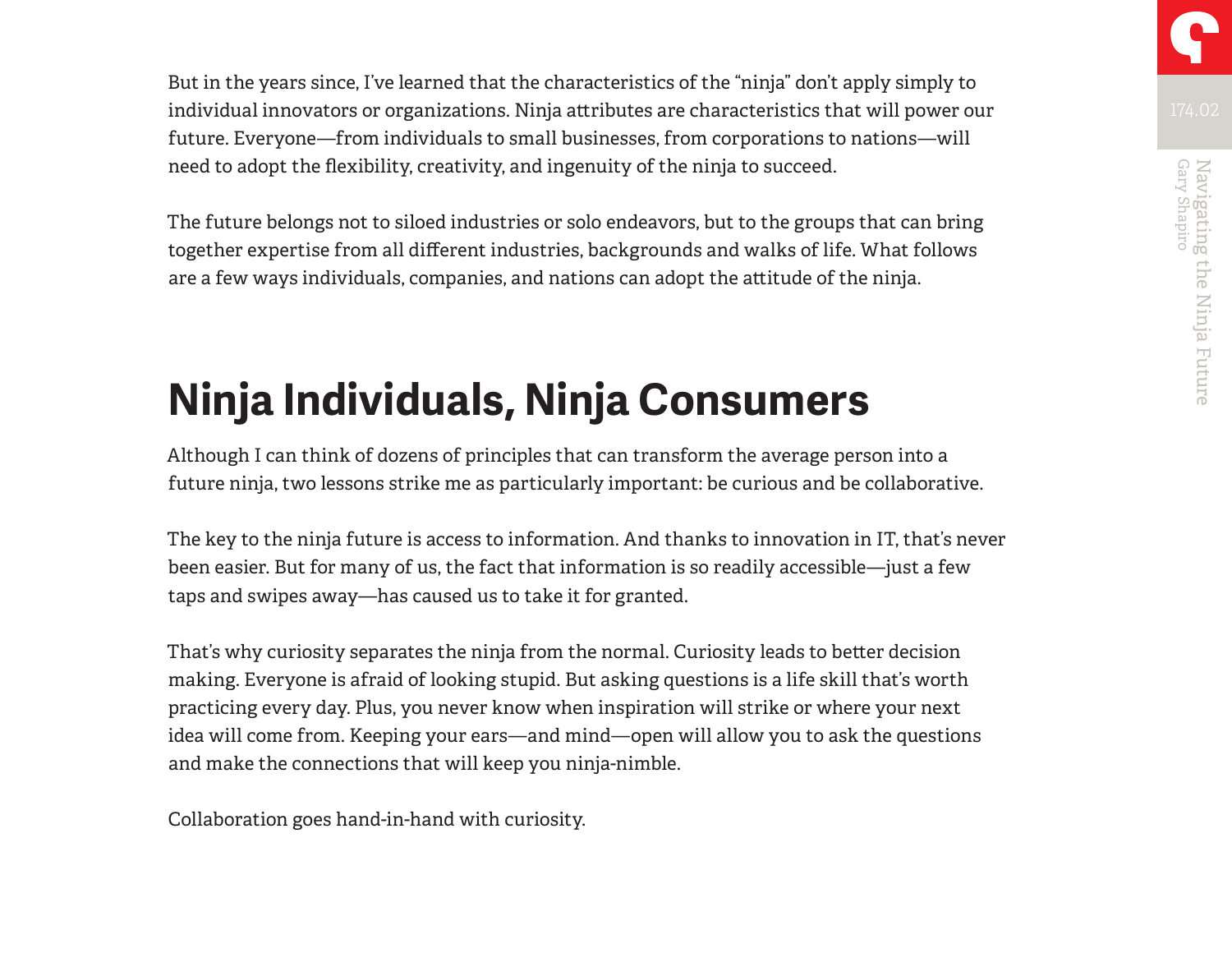There's no shame admitting you don't know something; there's a good deal of shame in being too proud to ask. Other people have different backgrounds and experiences, and that means that they have insights that we'll never share unless we ask. The more you listen to your customers, your colleagues, and your teammates, the better—that's where you'll get the best ideas.

This goes for ninja leaders as well.

Great CEOs know they are not always right, not always the best source for new ideas, and could not have achieved success without teamwork. They drive transformational change by listening to other people's ideas, adopting the best ones, and encouraging everyone in the company's orbit—including customers and external partners—to pitch ideas for the next ninja innovation.

There's no shame admitting you don't know something; there's a good deal of shame in being too proud to ask.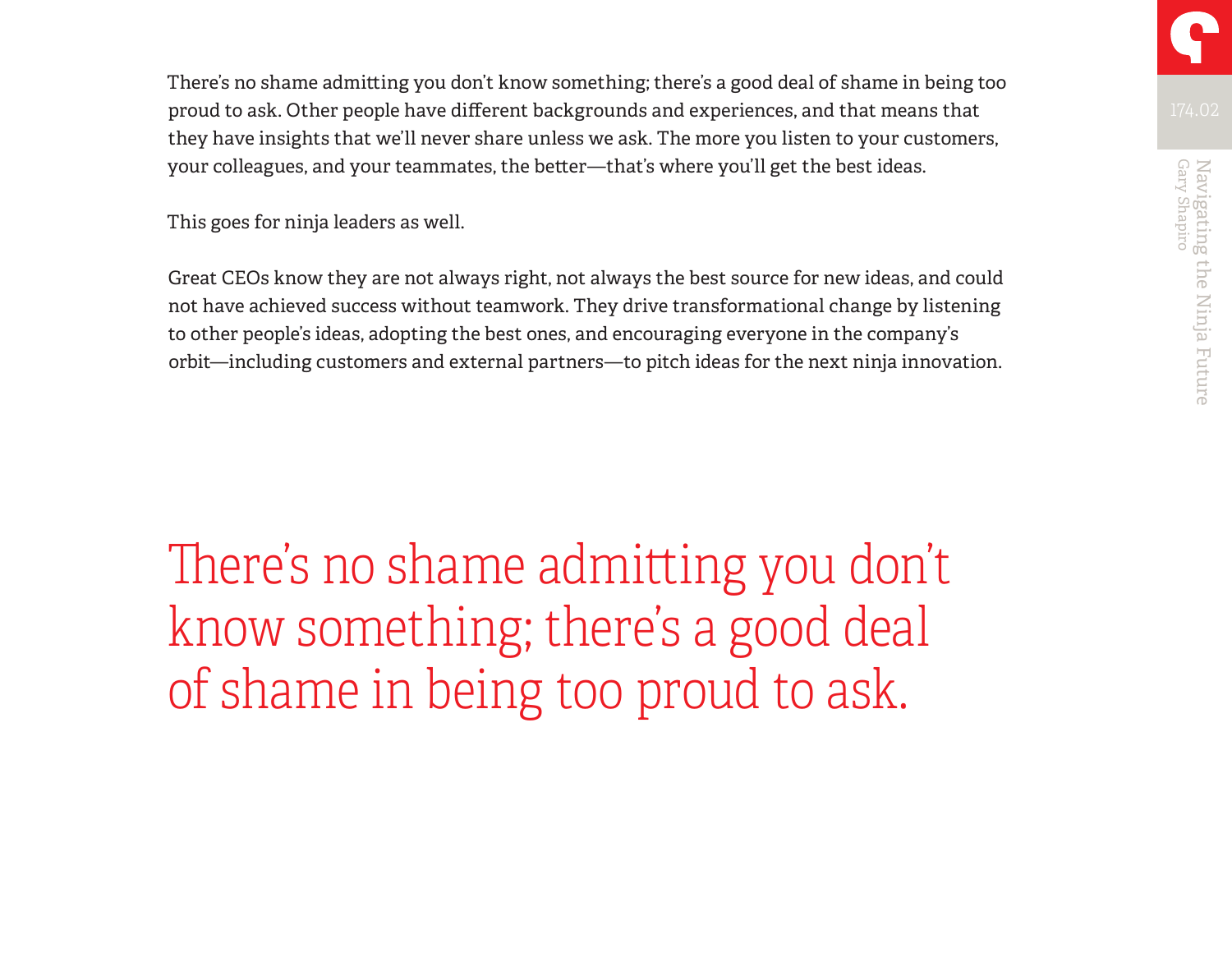The pace of innovation isn't going to slow down anytime soon. Every business, no matter its size or sector, will have to change to survive. But future ninjas will be the individuals and companies that thrive. And a critical component of that future flourishing is refusing to plan ahead.

It sounds counterintuitive, I know. But my experience at the Consumer Technology Association (CTA)™ and at other companies on whose boards I have served has taught me that the standard strategic plan is a lengthy document that's time-consuming to create, requires a high level of detail, and is premised on tactics for addressing an uncertain future. It often discourages quick, opportunistic moves and decisions down the line. Business leaders tied to a strategic plan are more inclined to double down on losing strategies and tactics, instead of pivoting when circumstances change. Too often, they end up following "the plan" rather than the market.

I am not suggesting that corporations reject strategy altogether. But our strategies must be tailored to the times; they must be big, change-oriented, and measurable. For us at CTA, a single page of big goals is enough to equip us to navigate the ninja future for half a decade.

Another critical component of success for corporate ninjas is leveraging your strengths. Those strengths likely look very different depending on the size of your enterprise. Big companies have resources. They have money. They have people. They have customers. They have specialists in marketing, sales, distribution, manufacturing, law, and public relations. They are big machines ready to do, well, big things.

That, of course, brings its own challenges. Larger companies often waste money and time because they can't easily modify bad ideas. Big companies can't change course too quickly; they aren't that agile.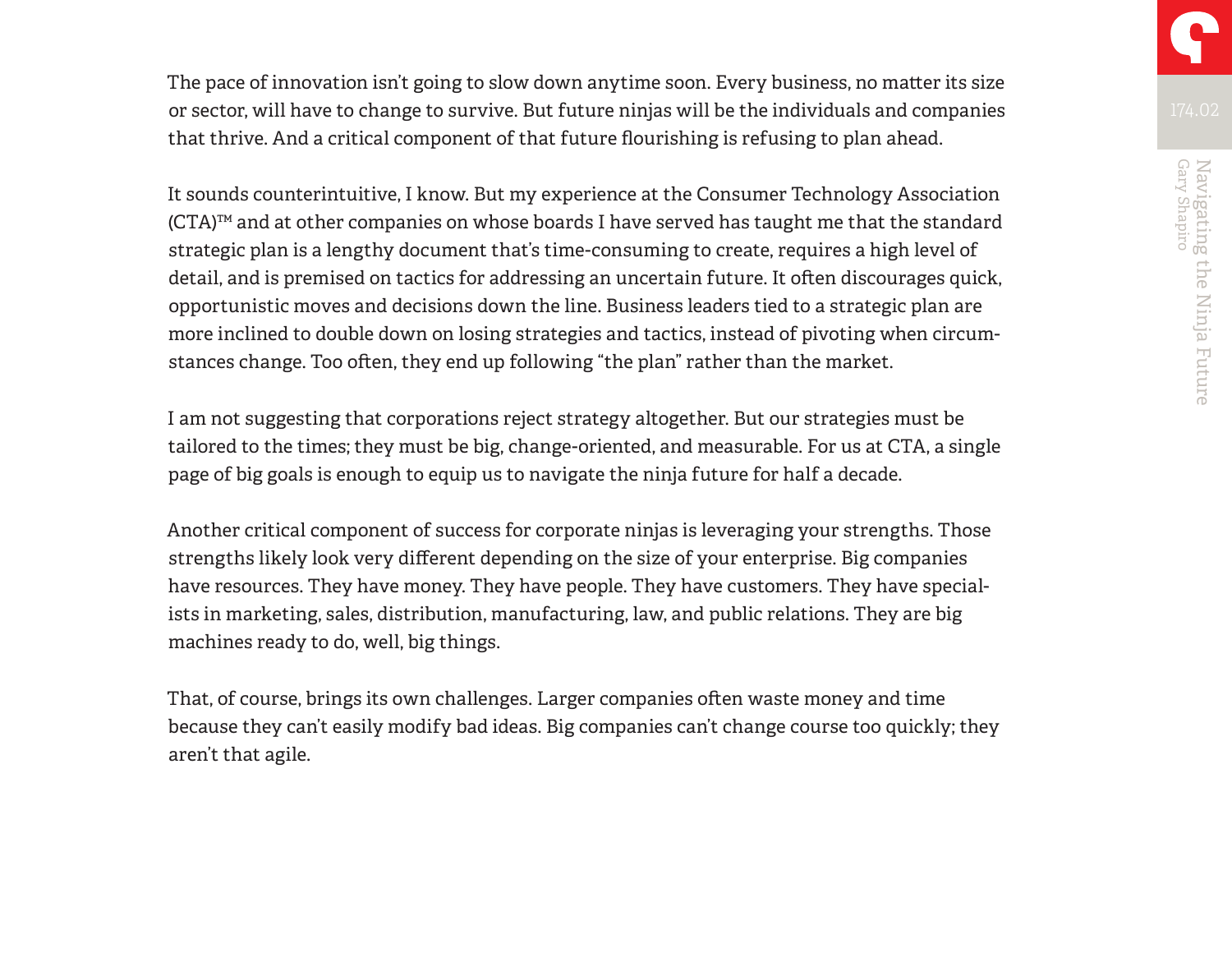Startups, entrepreneurs, and smaller companies, by contrast, have one huge advantage over big companies: speed. They can move light-years faster without five or ten levels of approval, each incentivized to kill, table, or delay any idea with an element of risk.

The result of these different strengths is that, all too often, big and small companies fear each other—which is unfortunate because the truth is, they need each other to succeed.

The key? Collaboration, of course.

Small companies have vast opportunities because big companies need them in order to stay adaptive and nimble. Big companies can buy smaller companies. They can invest in them. They can partner with them. They can mentor them. By working together, they can change the course of the ninja future.

Business leaders tied to a strategic plan are more inclined to double down on losing strategies and tactics, instead of pivoting when circumstances change.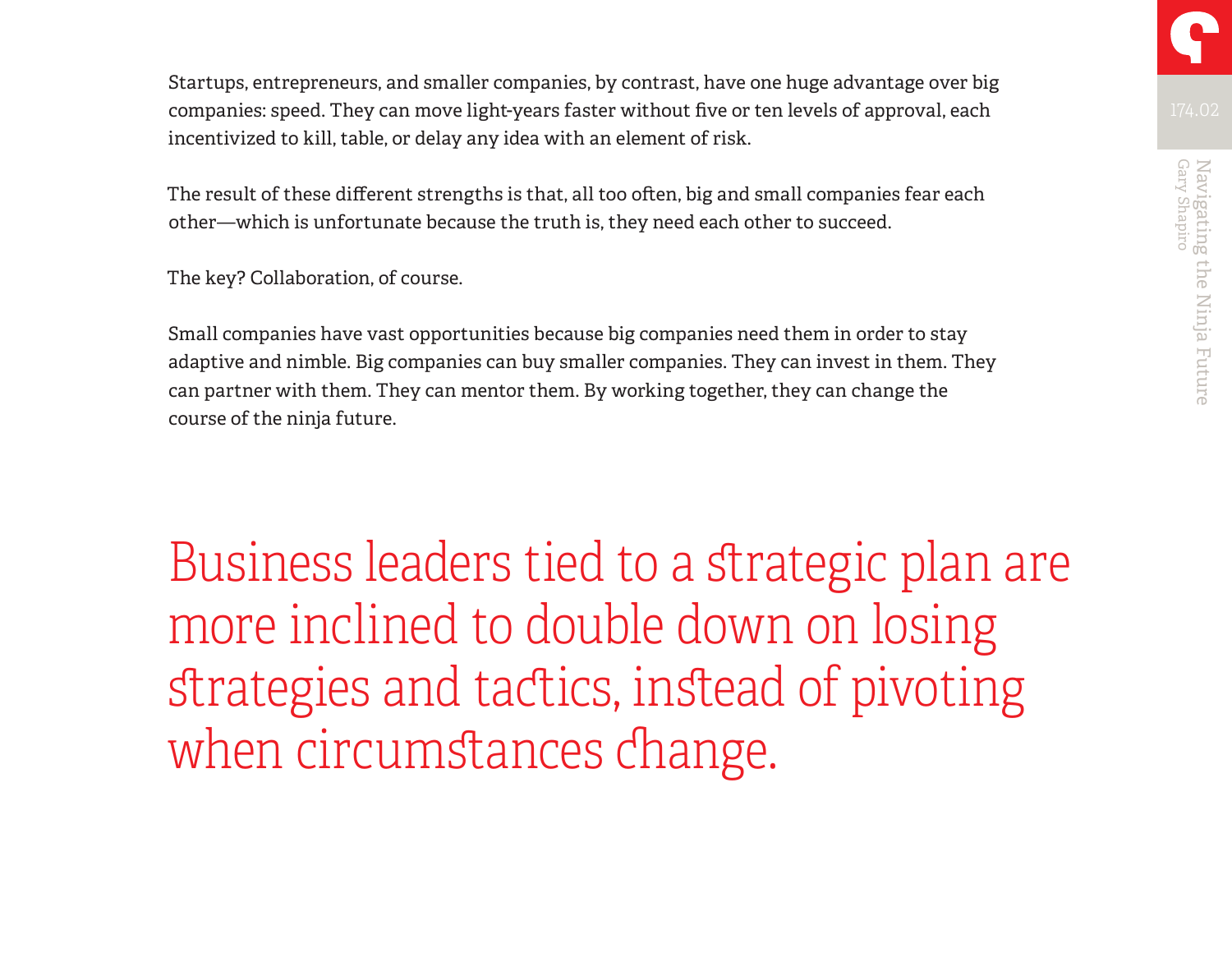## **Ninja Nations**

Thanks to my position as head of CTA, I've been fortunate enough to travel all over the world and see what innovation looks like in different countries. Our International Innovation Scorecard identifies the critical areas of national policy that spur innovation. I've also heard from innovators across the globe at CES®, gaining remarkable perspective on the benefits and challenges of innovating in various nations. One trend that's held remarkably consistent is that ninja nations regulate like Goldilocks.

In "Goldilocks and the Three Bears," our heroine tests porridge, chairs, and beds in search of the perfect balance—not too hot or too cold, not too hard or too soft. Simplistic as it might seem, the story of Goldilocks is a useful way to think about the role of government regulation on business and technology.

Different countries, different states and different municipalities take different approaches to regulation. The European Union and China are prime examples. The EU and China take extreme, opposite positions on privacy. They've also staked out diametrically opposed positions on a variety of other rules regarding innovation.

The EU's approach is decidedly too cold. Its policies of protectionism mean that governments favor incumbent companies and disruptive innovators often seek other shores. It's a backward approach: In a global, digital company, consumers care less about where a company comes from and more about whether its services are accessible and impactful. Massive, overbroad data privacy laws such as GDPR will hold this region back from experiencing the ninja future.

China, on the other hand, represents a "too hot" approach. It pushed hard to help develop Chinese companies and advance its own industries, leveraging a combination of intense focus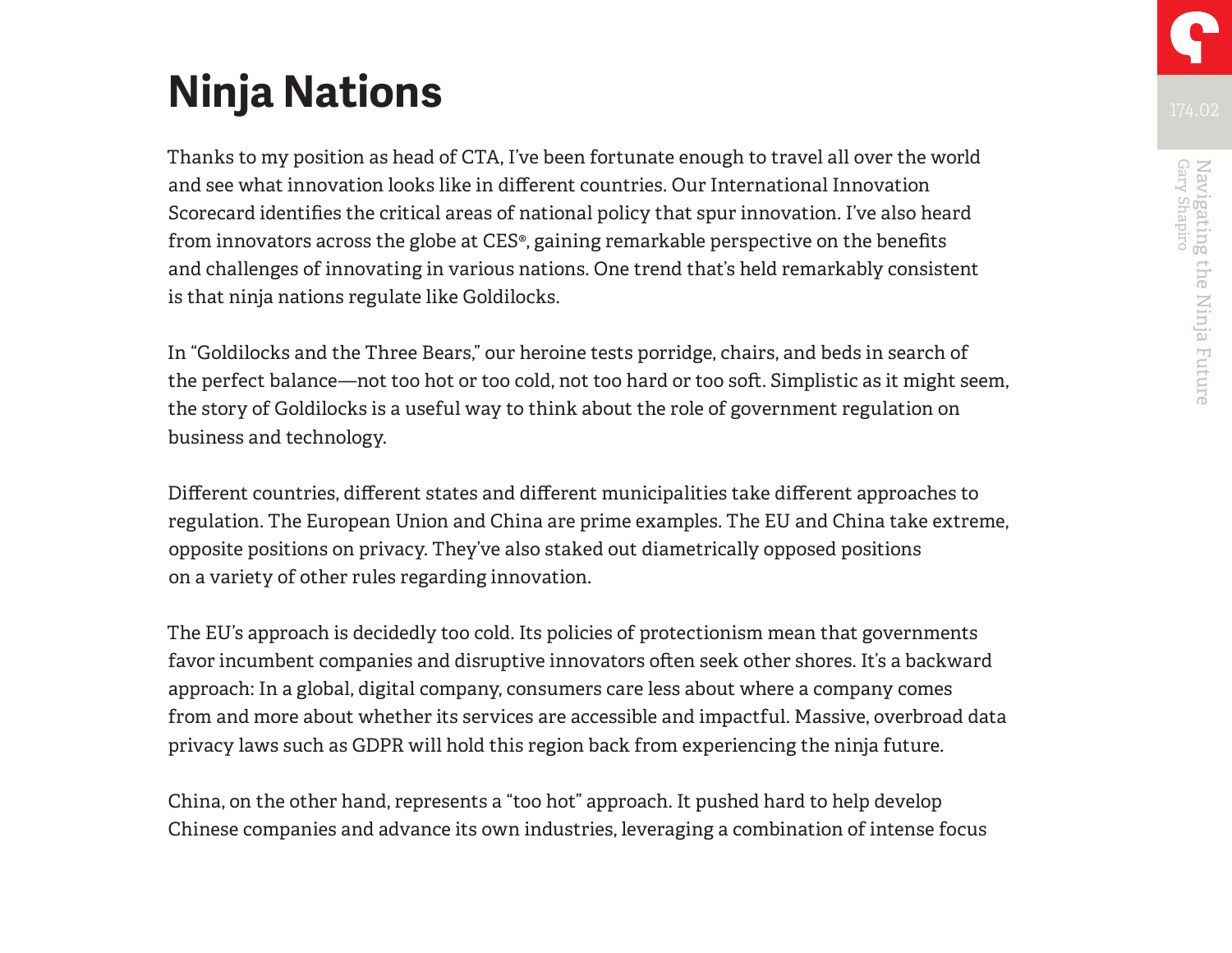on STEM education, industrial espionage, and mandated sharing of intellectual property by companies wishing to do business in China. It also limits and censors the digital content available to citizens and imprisons dissidents. By doing so, China has maintained control of its population and chilled expression and creativity.

So—where does that leave the US? As of today, the United States remains the world's unquestioned innovation leader. American companies are the most innovative in the technology industry. US-based platforms are the global online standard for commerce, education, and entertainment. This is in large part because of our approach to regulation, which, while not perfect, makes the most sense. We understand that "one size fits all" does not work, and different data merits different levels of protection. We recognize that narrowly addressing specific problems works better than imposing complex, top-down compliance regimes. And we generally favor a light-touch policy approach that ultimately supports progress and disruption over the status quo.

In other words, it's not too hot, and not too cold—it's just right. It's what has made America the world's best place for entrepreneurs to bring extraordinary new ideas to the public.

Another reason for our nation's success on the global stage is our commitment to diversity. One of the surest ways to become a future ninja is to be open to new ideas, and new ideas are best fostered in organizations and nations where people come from different backgrounds.

This is not to say that a heterogeneous corporation or nation's path to success will be smooth. A diverse population produces diverse ideas that, from time to time, can generate conflict. As a relatively young country, the United States is divided over highly-charged social issues, which are often less front and center in countries with common religions, cultures, ethnicities, and deeper histories, or which have smaller immigrant populations.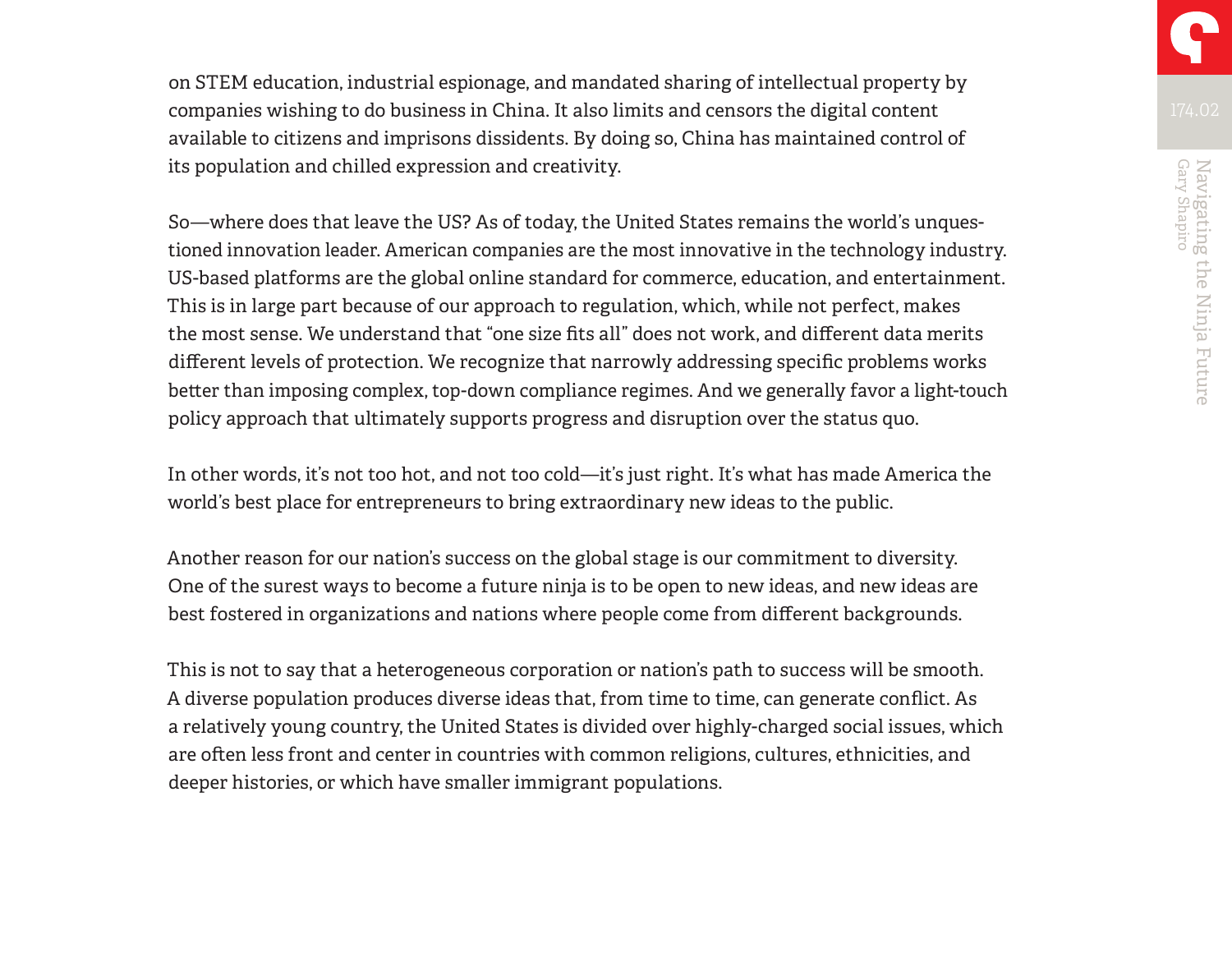But that same diversity collectively makes us the most entrepreneurial and innovative country in the world. First-generation immigrants account for 30 percent of all new U.S. entrepreneurs, according to a Kauffman Foundation study. High-skilled immigration has allowed the United States to attract the world's most talented software developers, engineers, statisticians, and mathematicians to help create and maintain the technologies that keep us healthy, safe, connected, and entertained.

But, as CTA's Scorecard shows, if we wish to continue our global lead in innovation, we must take advantage of the critical benefits of our nation's approach to regulation and diversity. In instances where the government doesn't mandate change through regulation, industry may need to step up and partner with the government. Such proactive engagement is vastly preferable to having the government craft clumsy, overbroad rules that inhibit innovation.

One of the surest ways to become a future ninja is to be open to new ideas, and new ideas are best fostered in organizations and nations where people come from different backgrounds.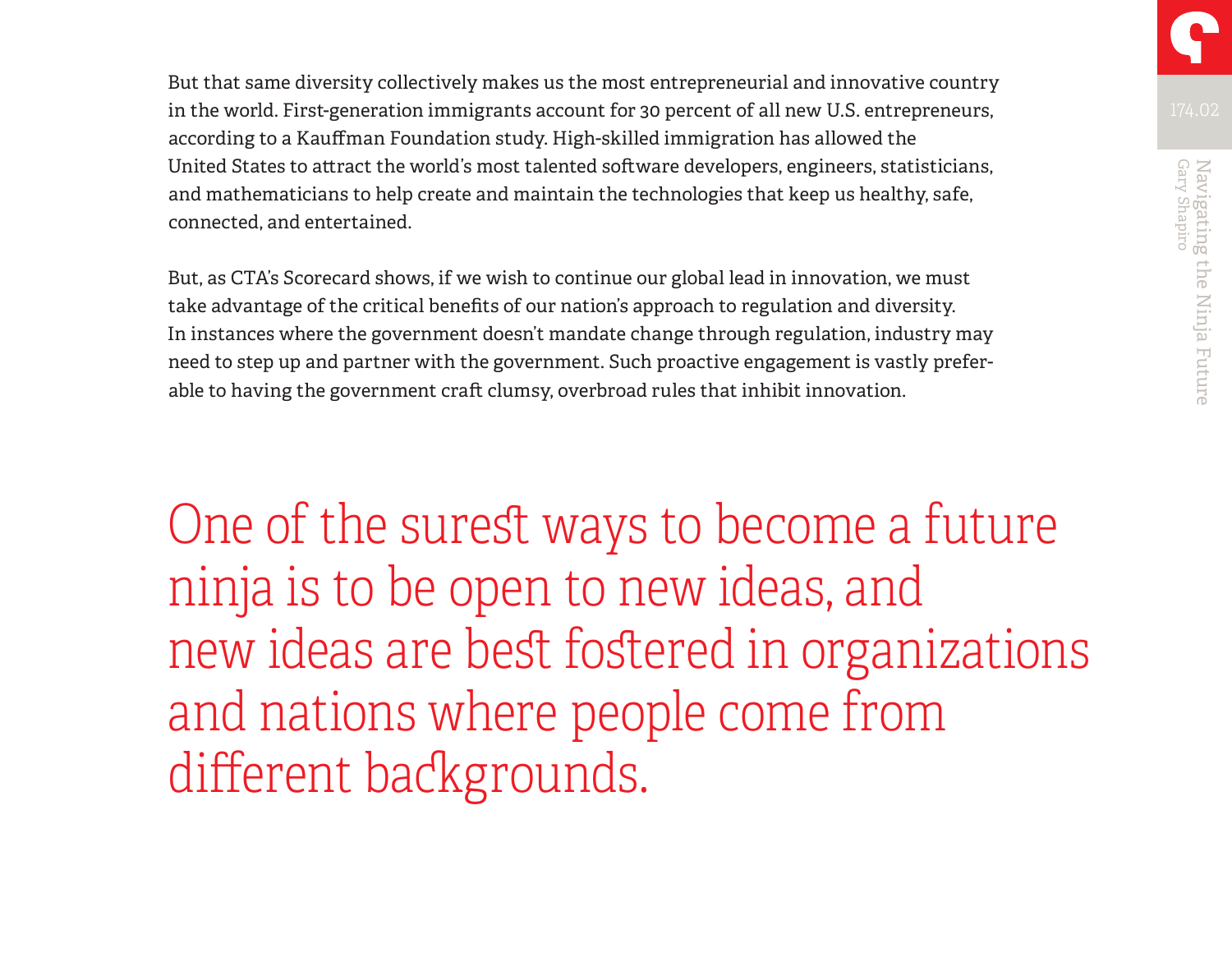Sustainability is one area where such industry leadership will be critical. Only ongoing partnerships between public works services and private sector supply chains will enable us to offer consumers goods that are environmentally friendly. Many companies directly support such efforts—such as those of the Recycling Partnership, the ENERGY STAR® program, and energy efficiency voluntary agreements—that substantially affect recycling and efficient use of resources.

We must also continue to champion diversity in our hiring practices and federal policies. Restricting immigration only throttles our economy and betrays our values. We must embrace strategic immigration reform that boosts our industry without compromising our humanity. We must strive to be a nation that prioritizes excellence—in products, in policy, and in people. This alone will guarantee our place in the ninja future.

## **The Ninja Future**

Our world is changing rapidly. It's understandable that some of us are wary. But our moral obligation is clear: We must be proactive in setting up future generations—our children and grandchildren—for success. It's up to us to ensure that innovation can flourish. It's up to us to empower future ninjas to create the life-changing products and services of the future. Above all, we must do it together—as individuals, as companies, as industries, as nations, and as a global community.

If we embrace innovation boldly and with our eyes wide open, we can cure previously incurable diseases, solve environmental challenges we thought impossible, and create unimaginable opportunity and prosperity. Today, these are tantalizing possibilities. **I have every confidence that innovators will turn them into realities in the ninja future.**